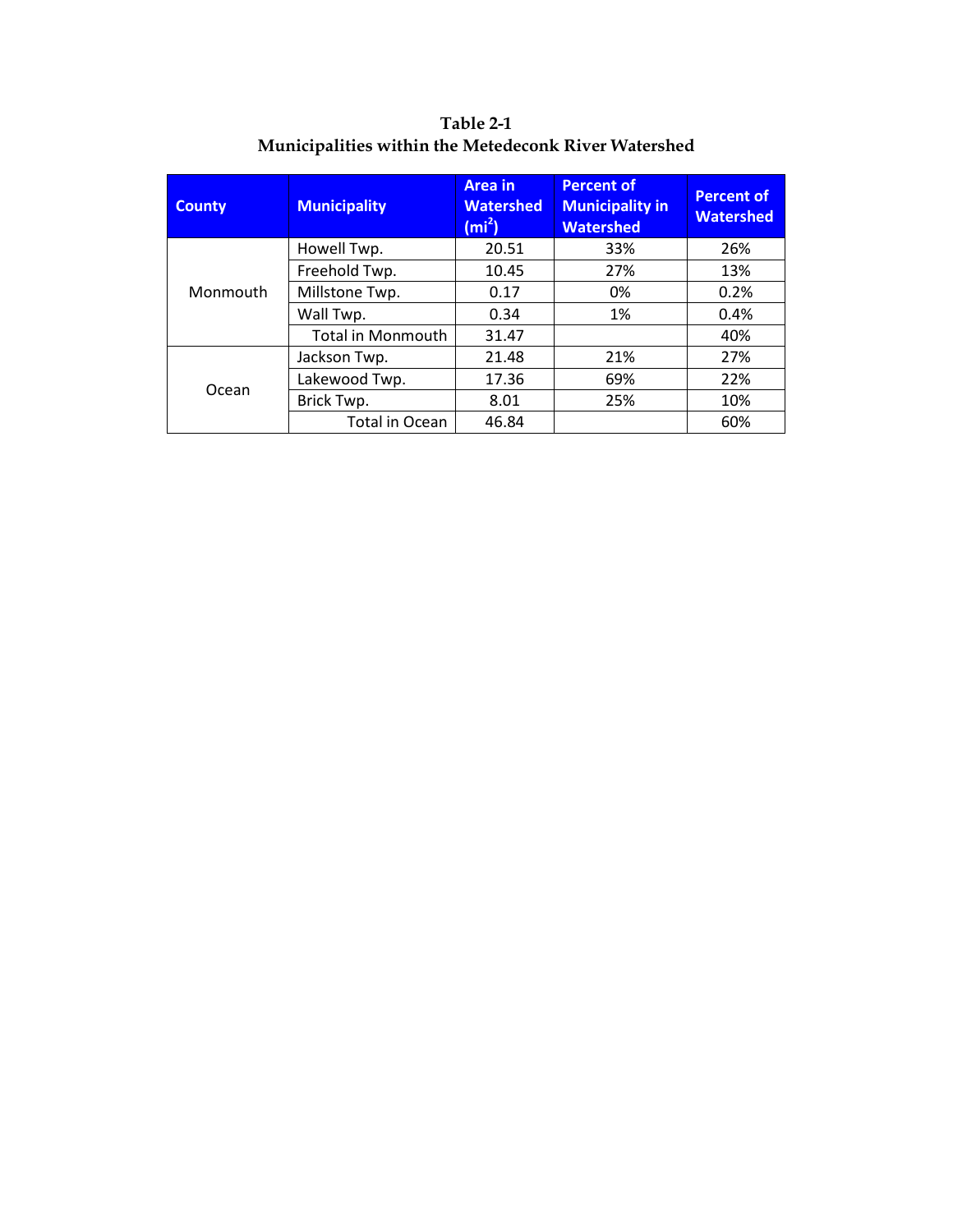|                          | <b>Percent</b> |                    | <b>Acres</b>  |                   |                   |                    |             |                                                          |         |                                      |                   |              |                 |  |  |  |
|--------------------------|----------------|--------------------|---------------|-------------------|-------------------|--------------------|-------------|----------------------------------------------------------|---------|--------------------------------------|-------------------|--------------|-----------------|--|--|--|
| <b>Municipality</b>      | Impervious     | <b>Agriculture</b> | <b>Forest</b> | <b>Commercial</b> | <b>Industrial</b> | <b>Mixed Urban</b> | <b>High</b> | <b>Medium</b><br>Residential   Residential   Residential | Low     | <b>Trans/Comm/</b><br><b>Utility</b> | <b>Urban Open</b> | <b>Water</b> | <b>Wetlands</b> |  |  |  |
| <b>Brick Township</b>    | 2%             | (8.49)             | (145.03)      | 46.83             | (3.77)            | 2.26               | (26.39)     | 59.07                                                    | 3.32    | 64.99                                | 1.07              | 47.70        | (41.55)         |  |  |  |
| Freehold Township        | 0%             | 20.58              | (146.04)      | (0.59)            | 98. ا             | 4.57               | 0.00        | (0.04)                                                   | 140.54  | (2.59)                               | 18.01             | 3.99         | (40.34)         |  |  |  |
| <b>Howell Township</b>   | 2%             | (119.66)           | (535.26)      | 179.42            | 8.37              | (42.88)            | 1.27        | 363.67                                                   | 194.86  | 79.51                                | 111.01            | 21.43        | (261.67)        |  |  |  |
| Jackson Township         | 4%             | (266.88)           | (1426.99)     | 115.44            | 43.13             | 63.42              | 99.13       | 501.70                                                   | 701.30  | 19.84                                | 324.81            | 29.35        | (204.25)        |  |  |  |
| <b>Lakewood Township</b> | 4%             | (44.76)            | (952.04)      | 150.93            | 104.47            | 122.30             | 226.65      | 247.27                                                   | (12.43) | 127.54                               | 93.47             | 36.97        | (100.34)        |  |  |  |
| Millstone Township       | 2%             | (0.55)             | (7.01)        | 1.68              | 0.76              | (4.31)             | 0.00        | 0.11                                                     | 5.98    | 3.67                                 | 0.00              | 0.45         | (0.77)          |  |  |  |
| <b>Wall Township</b>     | 3%             | 7.23               | (34.27)       | 0.00              | 0.00              | (2.57)             | 0.00        | 11.23                                                    | 8.44    | (0.11)                               | 10.06             | 0.00         | 0.00            |  |  |  |
|                          |                |                    |               |                   |                   |                    |             |                                                          |         |                                      |                   |              |                 |  |  |  |
| <b>Grand Total</b>       | 5%             | (412.53)           | (3246.66)     | 493.70            | 154.94            | 142.79             | 300.67      | 1183.00                                                  | 1042.01 | 292.86                               | 558.42            | 139.89       | (648.92)        |  |  |  |

**Table 2-2 Summary of 2007 Land Use / Land Cover by Municipality within the Metedeconk River Watershed**

|                        | <b>Percent</b> |                    |           |                   |           |             |                            | <b>Acres</b>  |                                           |                               |                   |         |           |                    |
|------------------------|----------------|--------------------|-----------|-------------------|-----------|-------------|----------------------------|---------------|-------------------------------------------|-------------------------------|-------------------|---------|-----------|--------------------|
| Municipality           | Impervious     | <b>Agriculture</b> | Forest    | <b>Commercial</b> | ndustrial | Mixed Urban | High<br><b>Residential</b> | <b>Medium</b> | <b>Low</b><br>  Residential   Residential | Trans/Comm/<br><b>Utility</b> | <b>Urban Open</b> | Water   | Wetlands  | <b>Grand Total</b> |
| <b>Brick Township</b>  | 24%            | 0.00               | 453.92    | 492.42            | 11.25     | 157.50      | 472.37                     | 1,204.87      | 57.35                                     | 175.01                        | 210.06            | ,222.97 | 668.05    | 5,125.77           |
| Freehold Township      | 2%             | 315.17             | 2,024.54  | 7.83              | l.98      | 25.43       | 0.00                       | 0.66          | 581.48                                    | 47.83                         | 62.64             | 20.16   | 3,600.03  | 6,687.74           |
| <b>Howell Township</b> | 14%            | 814.72             | 2,525.13  | 490.50            | 107.81    | 271.12      | 153.97                     | 2,834.67      | 1,634.88                                  | 297.61                        | 382.43            | 66.66   | 3,545.27  | 13,124.77          |
| Jackson Township       | 12%            | 404.29             | 3,625.38  | 274.36            | 92.36     | 256.56      | 331.23                     | .773.11       | 2,499.23                                  | 288.64                        | 654.95            | 100.91  | 3,443.23  | 13,744.30          |
| Lakewood Township      | 22%            | 135.61             | 2,636.77  | 688.00            | 593.64    | 495.66      | 660.43                     | 2,129.37      | 776.69                                    | 363.43                        | 889.92            | 214.00  | 1,524.59  | 11,108.13          |
| Millstone Township     | 10%            | 10.46              | 44.24     | 5.44              | 3.55      | l.91        | 0.00                       | 1.22          | 34.21                                     | 4.32                          | 0.00              | 1.76    | 3.41      | 110.52             |
| <b>Wall Township</b>   | 7%             | 15.33              | 143.23    | 0.00              | 0.00      | 0.00        | 0.00                       | 21.46         | 26.96                                     | 0.93                          | 10.06             | 0.00    | 0.00      | 217.98             |
| <b>Grand Total</b>     | 15%            | 1,695.58           | 11,453.21 | 1,958.55          | 810.58    | ,208.17     | 1,618.00                   | 7,965.42      | 5,610.80                                  | .177.76                       | 2,210.07          | .626.47 | 12.784.59 | 50,119.20          |

**Table 2-3 Summary of 1995/1997 Land Use / Land Cover by Municipality within the Metedeconk River Watershed**

|                          | <b>Percent</b>    |                    | Acres    |                   |                  |             |                                                        |               |         |                                      |            |              |          |                   |
|--------------------------|-------------------|--------------------|----------|-------------------|------------------|-------------|--------------------------------------------------------|---------------|---------|--------------------------------------|------------|--------------|----------|-------------------|
| <b>Municipality</b>      | <b>Impervious</b> | <b>Agriculture</b> | Forest   | <b>Commercial</b> | <b>Industria</b> | Mixed Urban | <b>High</b><br>Residential   Residential   Residential | <b>Medium</b> | Low     | <b>Trans/Comm/</b><br><b>Utility</b> | Urban Open | <b>Water</b> | Wetlands | <b>Sand Total</b> |
| <b>Brick Township</b>    | 22%               | 8.49               | 598.96   | 445.59            | 15.02            | 155.23      | 498.76                                                 | 1145.81       | 54.03   | 110.02                               | 208.99     | 1175.26      | 709.60   | 5125.76           |
| <b>Freehold Township</b> | 1%                | 294.59             | 2170.58  | 8.42              | 0.00             | 20.86       | 0.00                                                   | 0.70          | 440.94  | 50.42                                | 44.64      | 16.17        | 3640.37  | 6687.70           |
| <b>Howell Township</b>   | 12%               | 934.38             | 3060.39  | 311.08            | 99.44            | 314.00      | 152.69                                                 | 2471.00       | 1440.02 | 218.10                               | 271.42     | 45.24        | 3806.94  | 13124.70          |
| Jackson Township         | 9%                | 671.17             | 5052.37  | 158.92            | 49.23            | 193.14      | 232.10                                                 | 1271.47       | 1797.93 | 268.79                               | 330.14     | 71.56        | 3647.48  | 13744.30          |
| <b>Lakewood Township</b> | 18%               | 180.37             | 3588.81  | 537.07            | 489.17           | 373.36      | 433.78                                                 | 1882.11       | 789.12  | 235.89                               | 796.46     | 177.04       | 1624.93  | 11108.11          |
| Millstone Township       | 9%                | 11.01              | 51.26    | 3.76              | 2.79             | 6.22        | 0.00                                                   | 1.11          | 28.23   | 0.65                                 | 0.00       | . .31        | 4.18     | 110.51            |
| <b>Wall Township</b>     | 4%                | 8.10               | 177.50   | 0.00              | 0.00             | 2.57        | 0.00                                                   | 10.24         | 18.52   | 1.04                                 | 0.00       | 0.00         | 0.00     | 217.97            |
|                          |                   |                    |          |                   |                  |             |                                                        |               |         |                                      |            |              |          |                   |
| <b>Grand Total</b>       | 12%               | 2108.11            | 14699.87 | 1464.84           | 655.64           | 1065.38     | 1317.34                                                | 6782.43       | 4568.79 | 884.90                               | 1651.65    | 1486.59      | 13433.50 | 50119.04          |

**Change in Land Use/Land Cover from 1995 to 2007 Table 2-4**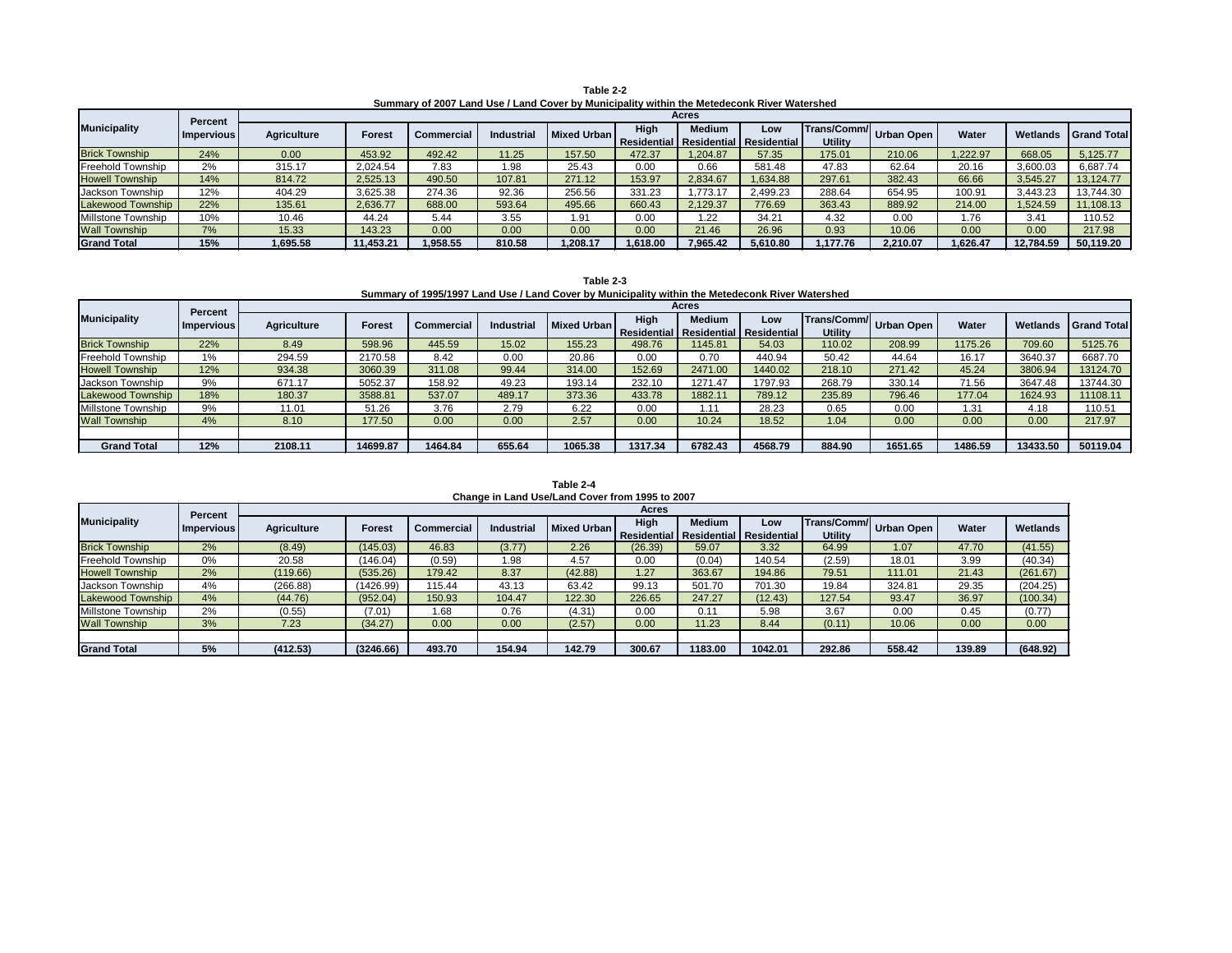|                                      | <b>Alternate</b> |                            | <b>Percent</b> | <b>Acres</b>             |               |                                |        |              |             |                           |          |              |              |              |           |              |
|--------------------------------------|------------------|----------------------------|----------------|--------------------------|---------------|--------------------------------|--------|--------------|-------------|---------------------------|----------|--------------|--------------|--------------|-----------|--------------|
| <b>HUC14</b>                         | ID               | <b>Branch</b>              |                | Impervious   Agriculture |               |                                |        | <b>Mixed</b> | <b>High</b> | <b>Medium</b>             | Low      | Trans/Comm/U | <b>Urban</b> | <b>Water</b> | Wetlands  | Grand        |
|                                      |                  |                            |                |                          | <b>Forest</b> | <b>Commercial   Industrial</b> |        | Urban        | Residential | Residential   Residential |          | tility       | Open         |              |           | <b>Total</b> |
| 02040301020010                       | NB <sub>1</sub>  | Metedeconk River NB        | 3%             | 349.97                   | 1,426.17      | 44.96                          | 11.55  | 44.33        | 13.01       | 29.48                     | 493.15   | 51.74        | 67.39        | 12.24        | 2,931.82  | 5,475.80     |
| 02040301020020                       | NB <sub>2</sub>  | Metedeconk River NB        | 17%            | 263.23                   | 507.38        | 247.81                         | 16.71  | 182.15       | 58.92       | ,906.54                   | 907.37   | 175.97       | 114.57       | 12.40        | 1,555.64  | 6,948.69     |
| 02040301020030                       | NB <sub>3</sub>  | Metedeconk River NB        | 12%            | 166.40                   | 748.91        | 46.44                          | 30.13  | 71.65        | 63.17       | 917.12                    | 420.42   | 33.69        | 84.39        | 25.47        | 1,308.27  | 3,916.07     |
| 02040301020040                       | NB4              | Metedeconk River NB_       | 4%             | 397.15                   | ,276.53       | 11.54                          | 30.81  | 33.70        | 12.10       | 14.63                     | 243.28   | 58.21        | 117.87       | 6.85         | 879.36    | 3,082.03     |
| 02040301020050                       | NB <sub>5</sub>  | Metedeconk River NB        | 19%            | 200.22                   | 1,285.70      | 216.01                         | 55.25  | 159.85       | 444.97      | 1,127.42                  | 291.78   | 170.92       | 338.81       | 19.12        | 754.61    | 5,064.64     |
| <b>Sub Total Metedeconk River NB</b> |                  |                            |                | 1,376.96                 | 6,244.69      | 566.76                         | 44.45  | 491.68       | 592.18      | 3,995.19                  | 2,356.00 | 490.53       | 723.02       | 76.08        | 7,429.70  | 24,487.23    |
|                                      |                  |                            |                |                          |               |                                |        |              |             |                           |          |              |              |              |           |              |
| 02040301030010                       | SB <sub>1</sub>  | Metedeconk River SB        | 2%             | 180.44                   | 1,137.35      | 6.16                           | 16.84  | 25.30        |             | 1.14                      | 97.30    | 35.49        | 27.01        | 12.80        | 1,663.15  | 3,202.98     |
| 02040301030020                       | SB <sub>2</sub>  | Metedeconk River SB        | 4%             | 146.38                   | 635.37        | 6.54                           | 15.67  | 53.20        | 7.15        | 12.79                     | 392.72   | 54.31        | 150.50       | 29.31        | ,099.70   | 3,603.62     |
| 02040301030030                       | SB <sub>3</sub>  | <b>Metedeconk River SB</b> | 8%             | 353.40                   | 1,755.56      | 52.56                          | 7.19   | 51.90        | 70.89       | 269.31                    | 849.72   | 36.83        | 63.88        | 33.70        | 1,290.72  | 4,835.65     |
| 02040301030040                       | SB4              | Metedeconk River SB        | 17%            | 38.87                    | ,627.06       | 127.11                         | 80.95  | 93.49        | 254.48      | ,044.00                   | 660.75   | 60.49        | 279.10       | 00.18        | 634.55    | 5,001.01     |
| 02040301030050                       | SB <sub>5</sub>  | <b>Metedeconk River SB</b> | 20%            | 3.58                     | 1,101.25      | 262.69                         | 195.20 | 145.12       | 86.72       | 433.65                    | 100.94   | 37.51        | 120.54       | 56.70        | 533.87    | 3,077.77     |
| <b>Sub Total Metedeconk River SB</b> |                  |                            |                | 722.66                   | 7,256.58      | 455.05                         | 315.84 | 369.01       | 419.23      | 1,760.89                  | 2,101.43 | 224.63       | 641.03       | 232.69       | 5,221.99  | 19,721.03    |
|                                      |                  |                            |                |                          |               |                                |        |              |             |                           |          |              |              |              |           |              |
| 02040301040020                       |                  | Metedeconk River           | 20%            | 8.49                     | 1,198.58      | 440.05                         | 195.34 | 204.70       | 305.93      | 1,026.35                  | 114.36   | 169.75       | 287.60       | 1,177.82     | 781.82    | 5,910.79     |
| <b>Grand Total</b>                   |                  |                            | 12%            | 2,108.11                 | 14,699.86     | ,461.87                        | 655.64 | ,065.38      | 1,317.34    | 6,782.42                  | 4,571.79 | 884.91       | 1,651.65丨    | 1,486.59     | 13,433.51 | 50,119.05    |

| Table 2-7<br>Change in Land Use/Land Cover from 1995 to 2007 |                  |                            |                |                          |               |                                  |        |                              |                            |                                              |          |                        |                      |        |          |
|--------------------------------------------------------------|------------------|----------------------------|----------------|--------------------------|---------------|----------------------------------|--------|------------------------------|----------------------------|----------------------------------------------|----------|------------------------|----------------------|--------|----------|
|                                                              | <b>Alternate</b> |                            | <b>Percent</b> |                          |               |                                  |        |                              |                            | <b>Acres</b>                                 |          |                        |                      |        |          |
| <b>HUC14</b>                                                 | ID               | <b>Branch</b>              |                | Impervious   Agriculture | <b>Forest</b> | <b>Commercial   Industrial  </b> |        | <b>Mixed</b><br><b>Urban</b> | High<br><b>Residential</b> | <b>Medium</b><br>  Residential   Residential | Low      | Trans/Comm/U<br>tility | <b>Urban</b><br>Open | Water  | Wetlands |
| 02040301020010                                               | NB <sub>1</sub>  | <b>Metedeconk River NB</b> | 1%             | 24.58                    | (164.21)      | 13.22                            | 1.32   | 10.27                        | 2.68                       | 17.54                                        | 130.87   | 6.52                   | 18.03                | 6.51   | (67.30)  |
| 02040301020020                                               | NB <sub>2</sub>  | Metedeconk River NB        | 2%             | 2.73                     | (338.23)      | 71.22                            | (0.70) | (41.35)                      | 3.65                       | 79.03                                        | 302.67   | 42.92                  | 33.79                | 6.55   | (162.27) |
| 02040301020030                                               | NB <sub>3</sub>  | <b>Metedeconk River NB</b> | 2%             | 3.12                     | (134.91)      | 97.92                            | (2.21) | (16.75)                      | (4.11)                     | 37.91                                        | 85.58    | 17.50                  | (22.36)              | 1.90   | (63.57)  |
| 02040301020040                                               | NB4              | Metedeconk River NB        | 3%             | (86.87)                  | (282.25)      | 15.60                            | 5.61   | 22.38                        | (0.28)                     | 243.02                                       | 39.58    | 5.42                   | 98.42                | 4.25   | (64.84)  |
| 02040301020050                                               | NB <sub>5</sub>  | <b>Metedeconk River NB</b> | 2%             | (76.44)                  | (278.24)      | 23.81                            | (3.26) | 12.36                        | 47.55                      | 192.40                                       | 23.00    | 32.73                  | 64.34                | 25.81  | (64.09)  |
| <b>Sub Total Metedeconk River NB</b>                         |                  |                            |                | (132.88)                 | (1, 197.84)   | 221.77                           | 0.77   | (13.09)                      | 49.49                      | 569.90                                       | 581.70   | 105.10                 | 192.22               | 45.03  | (422.08) |
|                                                              |                  |                            |                |                          |               |                                  |        |                              |                            |                                              |          |                        |                      |        |          |
| 02040301030010                                               | SB <sub>1</sub>  | <b>Metedeconk River SB</b> | 1%             | 2.36                     | (45.11)       | 7.48                             | 16.02  | (0.08)                       |                            | (1.14)                                       | 37.66    | 7.17                   | (5.75)               | 2.62   | (21.21)  |
| 02040301030020                                               | SB <sub>2</sub>  | Metedeconk River SB        | 3%             | (51.81)                  | (331.67)      | (0.88)                           | 10.62  | 12.87                        | 13.62                      | 158.30                                       | 27.05    | 25.70                  | 166.47               | 13.48  | (43.77)  |
| 02040301030030                                               | SB <sub>3</sub>  | <b>Metedeconk River SB</b> | 5%             | (222.69)                 | (641.91)      | 71.06                            | 18.29  | 37.64                        | 32.85                      | 309.72                                       | 292.49   | 5.16                   | 146.51               | 10.84  | (59.95)  |
| 02040301030040                                               | SB4              | Metedeconk River SB        | 3%             | 2.47                     | (406.55)      | 48.12                            | 71.03  | 24.20                        | 88.84                      | 70.14                                        | 112.29   | 9.32                   | 1.91                 | 1.51   | (23.29)  |
| 02040301030050                                               | <b>SB5</b>       | <b>Metedeconk River SB</b> | 6%             | (1.49)                   | (350.45)      | 73.34                            | 9.64   | 20.59                        | 131.06                     | 34.30                                        | (31.94)  | 56.40                  | 77.67                | 17.68  | (36.78)  |
| <b>Sub Total Metedeconk River SB</b>                         |                  |                            |                | (271.16)                 | (1,775.69)    | 199.11                           | 125.61 | 95.22                        | 266.37                     | 571.33                                       | 437.54   | 103.74                 | 386.82               | 46.13  | (185.01) |
|                                                              |                  |                            |                |                          |               |                                  |        |                              |                            |                                              |          |                        |                      |        |          |
| 02040301040020                                               |                  | <b>Metedeconk River</b>    | 3%             | (8.49)                   | (273.14)      | 75.79                            | 28.57  | 60.65                        | (15.19)                    | 41.76                                        | 19.76    | 84.01                  | (20.61)              | 48.73  | (41.84)  |
| <b>Grand Total</b>                                           |                  |                            | 3%             | (412.53)                 | (3,246.66)    | 496.68                           | 154.94 | 142.79                       | 300.66                     | 1,183.00                                     | 1,039.01 | 292.85                 | 558.42               | 139.88 | (648.93) |
|                                                              |                  |                            |                |                          |               |                                  |        |                              |                            |                                              |          |                        |                      |        |          |

**Table 2-5 Summary of 2007 Land Use / Land Cover by HUC14 within the Metedeconk River Watershed**

|                    | <b>Alternate</b>   |                                       | <b>Percent</b> | <b>Acres</b>             |               |                                  |        |              |             |                                         |          |              |              |              |                 |              |
|--------------------|--------------------|---------------------------------------|----------------|--------------------------|---------------|----------------------------------|--------|--------------|-------------|-----------------------------------------|----------|--------------|--------------|--------------|-----------------|--------------|
| <b>HUC14</b>       | ID                 | <b>Branch</b>                         |                | Impervious   Agriculture | <b>Forest</b> | <b>Commercial   Industrial  </b> |        | <b>Mixed</b> | <b>High</b> | <b>Medium</b>                           | Low      | Trans/Comm/U | <b>Urban</b> | <b>Water</b> | <b>Wetlands</b> | Grand        |
|                    |                    |                                       |                |                          |               |                                  |        | <b>Urban</b> |             | Residential   Residential   Residential |          | tility       | <b>Open</b>  |              |                 | <b>Total</b> |
| 02040301020010     | NB <sub>1</sub>    | <b>Metedeconk River NB</b>            | 4%             | 374.54                   | 1,261.96      | 58.19                            | 12.87  | 54.61        | 15.69       | 47.02                                   | 624.02   | 58.26        | 85.42        | 18.75        | 2,864.52        | 5,475.84     |
| 02040301020020     | NB <sub>2</sub>    | Metedeconk River NB                   | 19%            | 265.96                   | ,169.15       | 319.03                           | 16.01  | 140.80       | 62.57       | ,985.57                                 | ,210.04  | 218.88       | 148.35       | 18.95        | ,393.37         | 6,948.69     |
| 02040301020030     | NB <sub>3</sub>    | Metedeconk River NB                   | 14%            | 169.52                   | 614.01        | 144.36                           | 27.92  | 54.90        | 59.06       | 955.03                                  | 506.00   | 51.20        | 62.03        | 27.37        | 1,244.70        | 3,916.08     |
| 02040301020040     | NB4                | Metedeconk River NB                   | 7%             | 310.28                   | 994.28        | 27.14                            | 36.42  | 56.08        | 11.82       | 257.65                                  | 282.86   | 63.63        | 216.29       | 11.1'        | 814.5           | 3,082.08     |
| 02040301020050     | NB <sub>5</sub>    | Metedeconk River NB                   | 22%            | 123.78                   | 1,007.46      | 239.82                           | 51.99  | 172.21       | 492.52      | 1,319.83                                | 314.78   | 203.65       | 403.15       | 44.93        | 690.52          | 5,064.63     |
|                    |                    | <b>Sub Total Metedeconk River NBI</b> | 14%            | 1,244.08                 | 5,046.86      | 788.54                           | 145.22 | 478.59       | 641.67      | 4,565.09                                | 2,937.70 | 595.63       | 915.24       | 121.11       | 7,007.62        | 24,487.33    |
|                    |                    |                                       |                |                          |               |                                  |        |              |             |                                         |          |              |              |              |                 |              |
| 02040301030010     | SB <sub>1</sub>    | Metedeconk River SB                   | 3%             | 182.79                   | 1,092.24      | 13.63                            | 32.86  | 25.22        |             |                                         | 134.96   | 42.66        | 21.26        | 15.42        | ,641.94         | 3,202.99     |
| 02040301030020     | SB <sub>2</sub>    | Metedeconk River SB                   | 7%             | 94.57                    | 1,303.70      | 5.66                             | 26.29  | 66.07        | 20.76       | 171.09                                  | 419.77   | 80.01        | 316.97       | 42.78        | ,055.93         | 3,603.60     |
| 02040301030030     | SB <sub>3</sub>    | Metedeconk River SB                   | 13%            | 130.70                   | 1,113.65      | 123.62                           | 25.47  | 89.54        | 103.74      | 579.04                                  | 142.21,  | 41.99        | 210.39       | 44.54        | ,230.77         | 4,835.66     |
| 02040301030040     | SB4                | Metedeconk River SB                   | 19%            | 41.34                    | ,220.50       | 175.23                           | 151.98 | 117.68       | 343.32      | 1,114.14                                | 773.04   | 69.81        | 281.01       | 101.69       | 611.26          | 5,001.01     |
| 02040301030050     | SB <sub>5</sub>    | Metedeconk River SB                   | 26%            | 2.10                     | 750.80        | 336.02                           | 204.84 | 165.72       | 217.78      | 467.95                                  | 69.00    | 93.90        | 198.21       | 74.38        | 497.09          | 3,077.78     |
|                    |                    | <b>Sub Total Metedeconk River SB</b>  | 14%            | 451.50                   | 5,480.89      | 654.16                           | 441.45 | 464.23       | 685.60      | 2,332.22                                | 2,538.97 | 328.38       | 84.027 ا     | 278.81       | 5,036.98        | 19,721.04    |
|                    |                    |                                       |                |                          |               |                                  |        |              |             |                                         |          |              |              |              |                 |              |
| 02040301040020     | <b>CNFL1</b>       | <b>Metedeconk River</b>               | 23%            |                          | 925.44        | 515.85                           | 223.91 | 265.35       | 290.73      | 1,068.11                                | 134.12   | 253.76       | 266.99       | 1,226.55     | 739.98          | 5,910.79     |
| <b>Grand Total</b> | <b>Grand Total</b> |                                       | 15%            | 1,695.58                 | 11,453.19     | 958.55,                          | 810.58 | 1,208.17     | 1,618.00    | 7,965.42                                | 5,610.80 | 1.177.76 I   | 2,210.07     | 1,626.47     | 12.784.58       | 50,119.16    |

**Table 2-6 Summary of 1995/1997 Land Use / Land Cover by HUC14 within the Metedeconk River Watershed**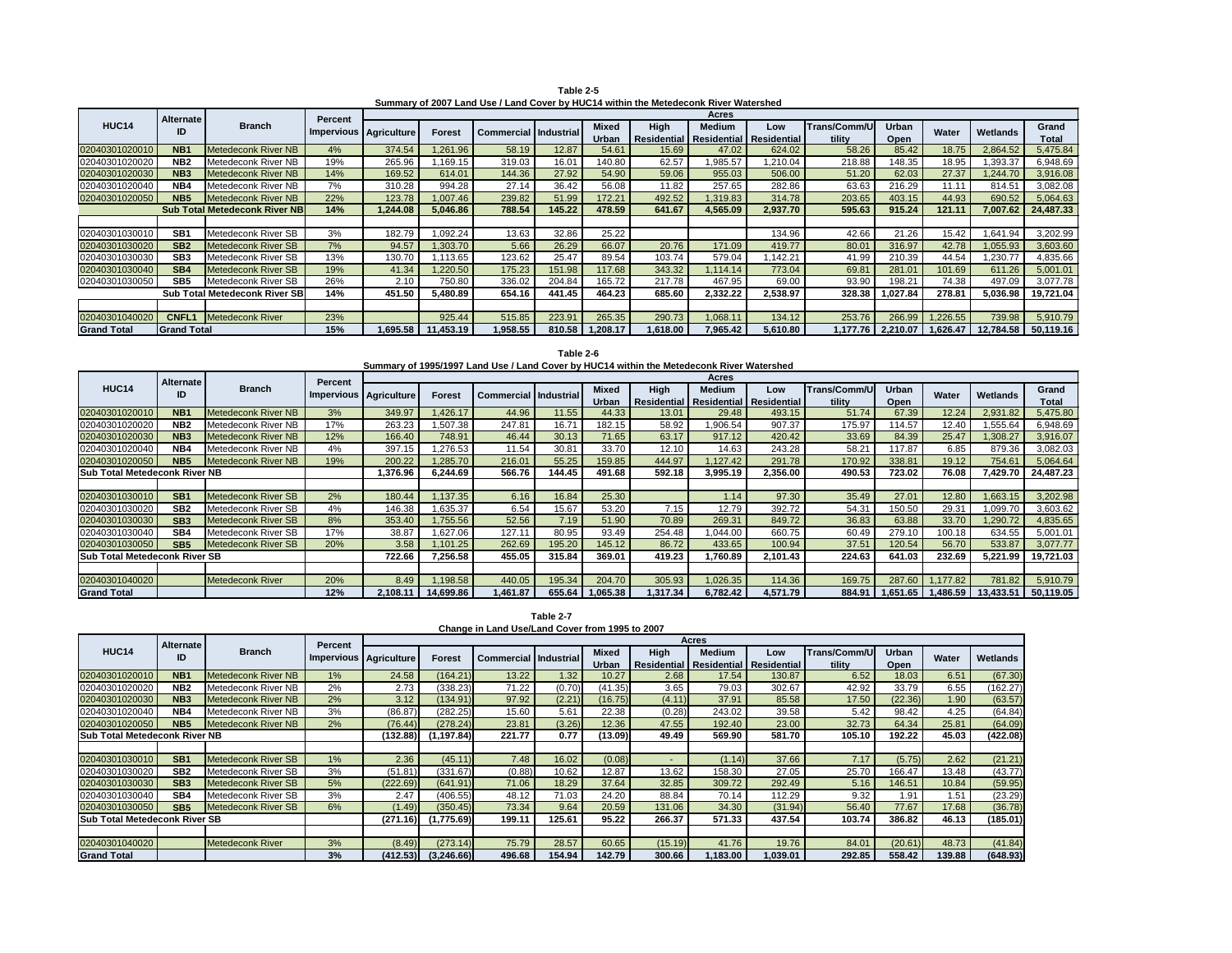#### **Table 2-8 Acres of "Developable Land" by Municipality**

|                       |                                                                                                               |                        |                     |                        | <b>Zoning Category (acres)</b> |                              |           |                        |
|-----------------------|---------------------------------------------------------------------------------------------------------------|------------------------|---------------------|------------------------|--------------------------------|------------------------------|-----------|------------------------|
|                       | <b>Land Use Category</b>                                                                                      | <b>Business/Office</b> | Industrial/Research |                        | Preserved   Residential        | <b>Recreation/Open Space</b> | Tidelands | <b>Grand Total</b>     |
|                       | Barren Lands                                                                                                  |                        |                     |                        | 21.597                         |                              |           | 21.597                 |
|                       | Cemetery                                                                                                      | 5.691                  |                     |                        | 0.010                          |                              |           | 5.701                  |
|                       | Commercial                                                                                                    | 397.780                |                     | 0.192                  | 50.428                         |                              |           | 448.400                |
|                       | <b>Forest</b><br>Industrial                                                                                   | 123.739                |                     | 14.835                 | 219.214                        |                              |           | 357.788                |
|                       | Mixed Urban                                                                                                   | 6.637<br>45.992        |                     | 0.014<br>0.052         | 3.982<br>55.943                |                              |           | 10.633<br>101.987      |
| <b>Brick Township</b> | Recreation                                                                                                    | 20.479                 |                     |                        | 132.620                        |                              |           | 153.099                |
|                       | Residential                                                                                                   | 58.004                 |                     | 0.483                  | 1,420.744                      |                              |           | 1,479.230              |
|                       | <b>Stormwater Basin</b>                                                                                       | 14.897                 |                     |                        | 2.039                          |                              |           | 16.935                 |
|                       | Trans/Comm/Utility                                                                                            | 6.784                  |                     | 0.061                  | 27.760                         |                              |           | 34.605                 |
|                       | Water                                                                                                         | 12.797                 |                     | 1.106                  | 197.500                        |                              | 0.132     | 211.534                |
|                       | Wetlands                                                                                                      | 90.599                 |                     | 14.230                 | 539.183                        |                              |           | 644.012                |
|                       | <b>Grand Total</b>                                                                                            | 783.399                |                     | 30.973                 | 2,671.018                      |                              | 0.132     | 3,485.522              |
|                       | Potential acres from open land use to developed, based on zoning                                              |                        |                     |                        |                                |                              |           |                        |
|                       | 517.649                                                                                                       |                        |                     |                        |                                |                              |           |                        |
|                       | <b>Agriculture</b><br><b>Barren Lands</b>                                                                     |                        |                     | 8.977                  | 328.072<br>31.489              |                              |           | 337.050<br>31.489      |
|                       | Commercial                                                                                                    |                        |                     |                        | 7.666                          |                              |           | 7.666                  |
|                       | Forest                                                                                                        |                        |                     | 1,011.090              | 1,081.043                      |                              |           | 2,092.133              |
|                       | Industrial                                                                                                    |                        |                     |                        | 1.975                          |                              |           | 1.975                  |
| Freehold Township     | Mixed Urban                                                                                                   |                        |                     |                        | 28.998                         |                              |           | 28.998                 |
|                       | Recreation                                                                                                    |                        |                     |                        | 38.789                         |                              |           | 38.789                 |
|                       | Residential                                                                                                   |                        |                     | 9.567                  | 599.378                        |                              |           | 608.945                |
|                       | Stormwater Basin                                                                                              |                        |                     |                        | 7.496                          |                              |           | 7.496                  |
|                       | Trans/Comm/Utility                                                                                            |                        |                     | 2.392                  | 49.154                         |                              |           | 51.546                 |
|                       | Water<br>Wetlands                                                                                             |                        |                     | 2.096                  | 18.066                         |                              |           | 20.163                 |
|                       | Grand Total                                                                                                   |                        |                     | 1,753.238<br>2,787.361 | 1,867.264<br>4,059.391         |                              |           | 3,620.502<br>6,846.752 |
|                       | Potential acres from open land use to developed, based on zoning                                              |                        |                     |                        |                                |                              |           |                        |
|                       | 1,479.394                                                                                                     |                        |                     |                        |                                |                              |           |                        |
|                       | Agriculture                                                                                                   | 5.143                  |                     |                        | 813.032                        |                              |           | 818.175                |
|                       | <b>Barren Lands</b>                                                                                           | 8.105                  |                     |                        | 140.457                        |                              |           | 148.562                |
|                       | Cemetery                                                                                                      |                        |                     |                        | 3.069                          |                              |           | 3.069                  |
|                       | Commercial                                                                                                    | 362.385                |                     |                        | 128.006                        |                              |           | 490.390                |
|                       | Forest                                                                                                        | 300.310                |                     | 90.389                 | 2,135.173                      |                              |           | 2,525.873              |
|                       | Industrial                                                                                                    | 84.085                 |                     |                        | 23.723                         |                              |           | 107.808                |
|                       | Mixed Urban<br>Recreation                                                                                     | 84.322<br>3.278        |                     |                        | 183.864<br>125.985             |                              |           | 268.186<br>129.263     |
|                       | Residential                                                                                                   | 53.770                 |                     |                        | 4,521.815                      |                              |           | 4,575.585              |
| Howell Township       | <b>Stormwater Basin</b>                                                                                       | 26.350                 |                     |                        | 83.056                         |                              |           | 109.406                |
|                       | Trans/Comm/Utility                                                                                            | 164.363                |                     | 0.209                  | 132.779                        |                              |           | 297.351                |
|                       | Water                                                                                                         | 10.978                 |                     |                        | 52.857                         |                              |           | 63.834                 |
|                       | Wetlands                                                                                                      | 403.138                |                     |                        | 3,145.780                      |                              |           | 3,548.918              |
|                       | <b>Grand Total</b>                                                                                            | 1,506.227              |                     | 90.599                 | 11,489.594                     |                              |           | 13,086.420             |
|                       | Potential acres from open land use to developed, based on zoning                                              |                        |                     |                        |                                |                              |           |                        |
|                       | 3,531.484                                                                                                     |                        |                     |                        |                                |                              |           |                        |
|                       | <b>Agriculture</b><br><b>Barren Lands</b>                                                                     | 91.342<br>31.208       | 23.282              | 83.528                 | 201.083<br>222.714             | 0.007                        |           | 375.960<br>277.204     |
|                       | Cemetery                                                                                                      |                        |                     |                        | 6.950                          |                              |           | 6.950                  |
|                       | Commercial                                                                                                    | 168.156                | 6.672               |                        | 63.124                         | 12.534                       |           | 250.486                |
|                       | <u>Forest</u>                                                                                                 | 321.812                | 237.973             | 208.116                | 2,569.056                      | 30.831                       |           | 3,367.788              |
|                       | Industrial                                                                                                    | 14.992                 | 43.329              | 0.151                  | 30.118                         | 0.141                        |           | 88.731                 |
|                       | Mixed Urban                                                                                                   | 51.802                 | 6.658               |                        | 112.295                        | 8.853                        |           | 179.607                |
|                       | Recreation                                                                                                    | 1.183                  |                     |                        | 213.722                        | 13.806                       |           | 228.711                |
|                       | Residential                                                                                                   | 131.595                | 31.854              | 4.850                  | 3,837.615                      | 2.168                        |           | 4,008.082              |
| Jackson Township      | Stormwater Basin<br>Trans/Comm/Utility                                                                        | 14.947<br>5.301        | 0.945<br>1.386      | 1.334                  | 75.998<br>96.208               | 0.696<br>3.519               |           | 92.585<br>107.749      |
|                       | Water                                                                                                         | 7.987                  | 3.561               | 1.823                  | 85.754                         | 0.800                        |           | 99.926                 |
|                       | Wetlands                                                                                                      | 290.366                | 336.594             | 434.139                | 2,238.563                      | 62.143                       |           | 3,361.805              |
|                       | <b>Grand Total</b>                                                                                            | 1,130.691              | 692.253             | 733.942                | 9,753.199                      | 135.498                      |           | 12,445.583             |
|                       | Potential acres from open land use to developed, based on zoning                                              |                        |                     |                        |                                |                              |           |                        |
|                       | 3,913.375                                                                                                     |                        |                     |                        |                                |                              |           |                        |
|                       | Agriculture                                                                                                   | 0.192                  | 0.802               | 34.270                 | 92.782                         | 2.605                        |           | 130.649                |
|                       | <b>Barren Lands</b>                                                                                           | 12.920                 | 79.202              |                        | 69.199                         | 1.952                        |           | 163.273                |
|                       | Cemetery                                                                                                      | 3.151                  | 0.032               |                        | 21.962                         | 0.660                        |           | 25.805                 |
|                       | Commercial                                                                                                    | 292.374                | 100.175             |                        | 204.921                        | 3.705                        |           | 601.175                |
|                       | Industrial                                                                                                    | 131.960<br>24.493      | 648.278<br>541.439  | 61.327                 | 1,003.002<br>4.717             | 438.024<br>7.608             |           | 2,282.591<br>578.256   |
|                       | Mixed Urban                                                                                                   | 85.706                 | 185.944             | 0.030                  | 121.568                        | 6.104                        |           | 399.352                |
|                       | Recreation                                                                                                    | 4.334                  | 1.280               |                        | 280.081                        | 257.216                      |           | 542.911                |
|                       | Residential                                                                                                   | 138.096                | 15.941              | 3.126                  | 2,750.417                      | 9.466                        |           | 2,917.046              |
|                       | Stormwater Basin                                                                                              | 3.452                  | 47.572              |                        | 27.843                         |                              |           | 78.868                 |
|                       | Forest<br>Indust<br>Mixed<br>Mixed<br>Recrea<br>Resid<br>Storm<br>Transport<br>Material<br>Trans/Comm/Utility | 24.055                 | 119.029             | 3.227                  | 57.984                         | 12.905                       |           | 217.200                |
|                       |                                                                                                               | 11.311                 | 14.577              | 2.166                  | 115.385                        | 70.770                       |           | 214.208                |
|                       | Wetlands                                                                                                      | 135.310                | 360.717             | 127.838                | 617.675                        | 205.284                      |           | 1,446.824              |
|                       | <b>Grand Total</b><br>Potential acres from open land use to developed, based on zoning                        | 867.355                | 2,114.989           | 231.983                | 5,367.536                      | 1,016.297                    |           | 9,598.160              |
|                       | 2,324.032                                                                                                     |                        |                     |                        |                                |                              |           |                        |
|                       |                                                                                                               |                        |                     |                        |                                |                              |           |                        |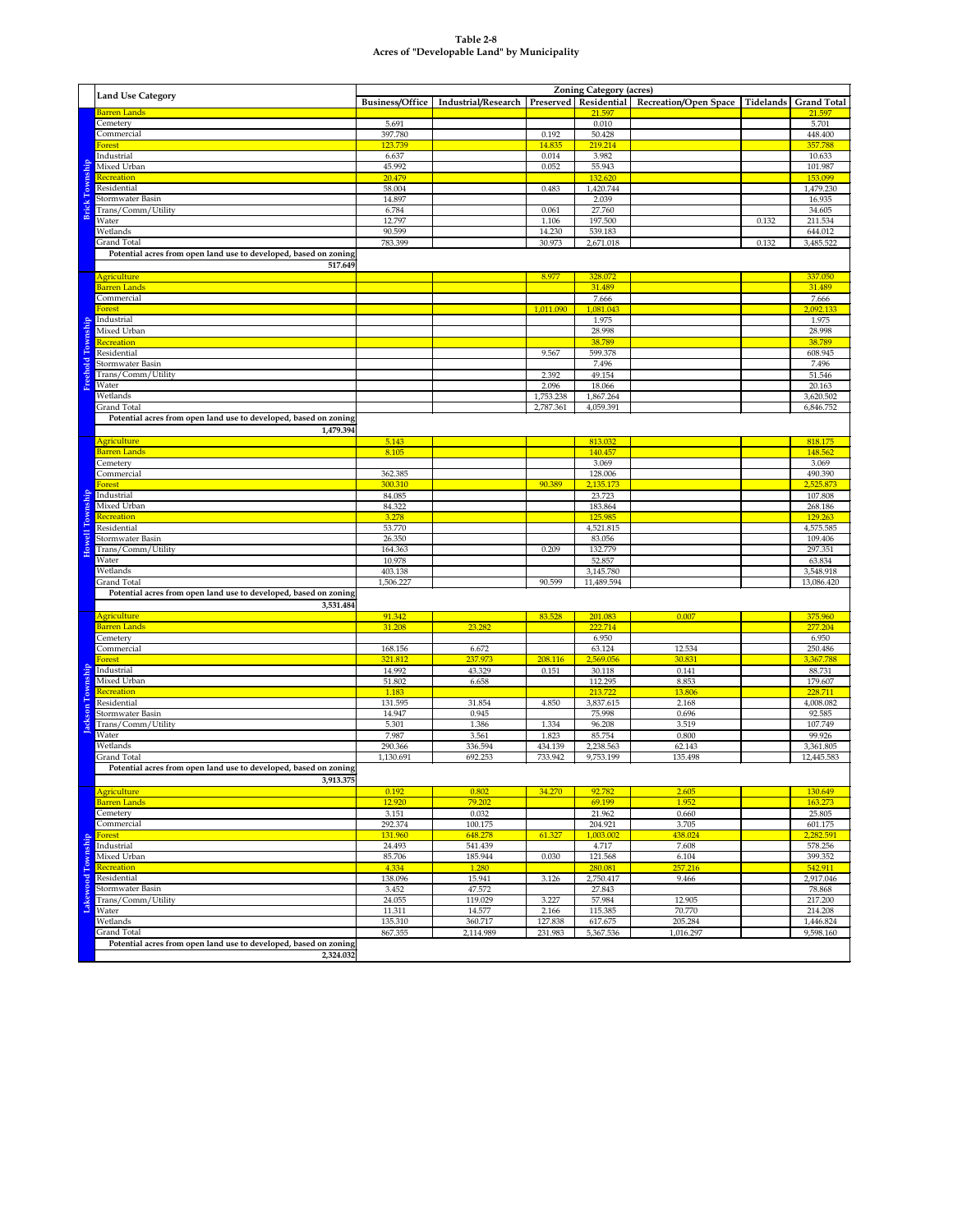**Table 2-9 USGS Stream Gages along the Metedeconk River**

| <b>USGS Site ID</b> | <b>Name</b>                                       | <b>Drainage</b><br>Area (sq. mi) | <b>Period of Record</b>             |
|---------------------|---------------------------------------------------|----------------------------------|-------------------------------------|
| 01408120            | North Branch Metedeconk<br>River near Lakewood NJ | 34.9                             | October 1972 to Present             |
| 01408140            | South Branch Metedeconk<br>River at Lakewood NJ   | 26.0                             | October 1972 through September 1976 |
| 01408150            | South Branch Metedeconk<br>River near Lakewood NJ | 27.5                             | June 1992 through March 1999        |

#### **Table 2-10**

### **Summary Flow Statistics for North Branch Metedeconk River near Lakewood, NJ**

| <b>Statistic</b>                | <b>Flow (cfs)</b> |           |  |  |  |  |
|---------------------------------|-------------------|-----------|--|--|--|--|
|                                 | $1973 - 2009$     | 1990-2009 |  |  |  |  |
| Average                         | 60.10             | 58.56     |  |  |  |  |
| <b>Standard Deviation</b>       | 55.01             | 55.15     |  |  |  |  |
| <b>Coefficient of Variation</b> | 0.92              | 0.94      |  |  |  |  |
| Maximum                         | 1300              | 1300      |  |  |  |  |
| Minimum                         | 7.40              | 7.4       |  |  |  |  |
| 7010                            | 11.57             | 11.00     |  |  |  |  |

#### **Table 2-11 Summary Statistics for North Branch Metedeconk River: Development Impact**

| <b>Statistic</b>            |                                 | <b>cfs</b>                                |        | <b>Mann-Kendall</b><br><b>Statistics</b> |                 | <b>Confidence</b>       |
|-----------------------------|---------------------------------|-------------------------------------------|--------|------------------------------------------|-----------------|-------------------------|
|                             | <b>Annual</b><br><b>Average</b> | <b>Coefficient of</b><br><b>Variation</b> | S      | P                                        | Trend?          | Interval (%) /<br>alpha |
| $Q_{mean}$                  | 60.11                           | 0.22                                      | $-32$  | 0.34                                     | No              | 90/0.1                  |
| <sup>I</sup> Qmean          | 0.32                            | 0.11                                      | $-105$ | 0.087                                    | Yes (declining) | 90/0.1                  |
| $Q_{\text{min}}$            | 19.50                           | 0.33                                      | $-106$ | 0.084                                    | Yes (declining) | 90/0.1                  |
| $\mathsf{Q}_{\mathsf{max}}$ | 474.16                          | 0.47                                      | 74     | 0.17                                     | No              | 90/0.1                  |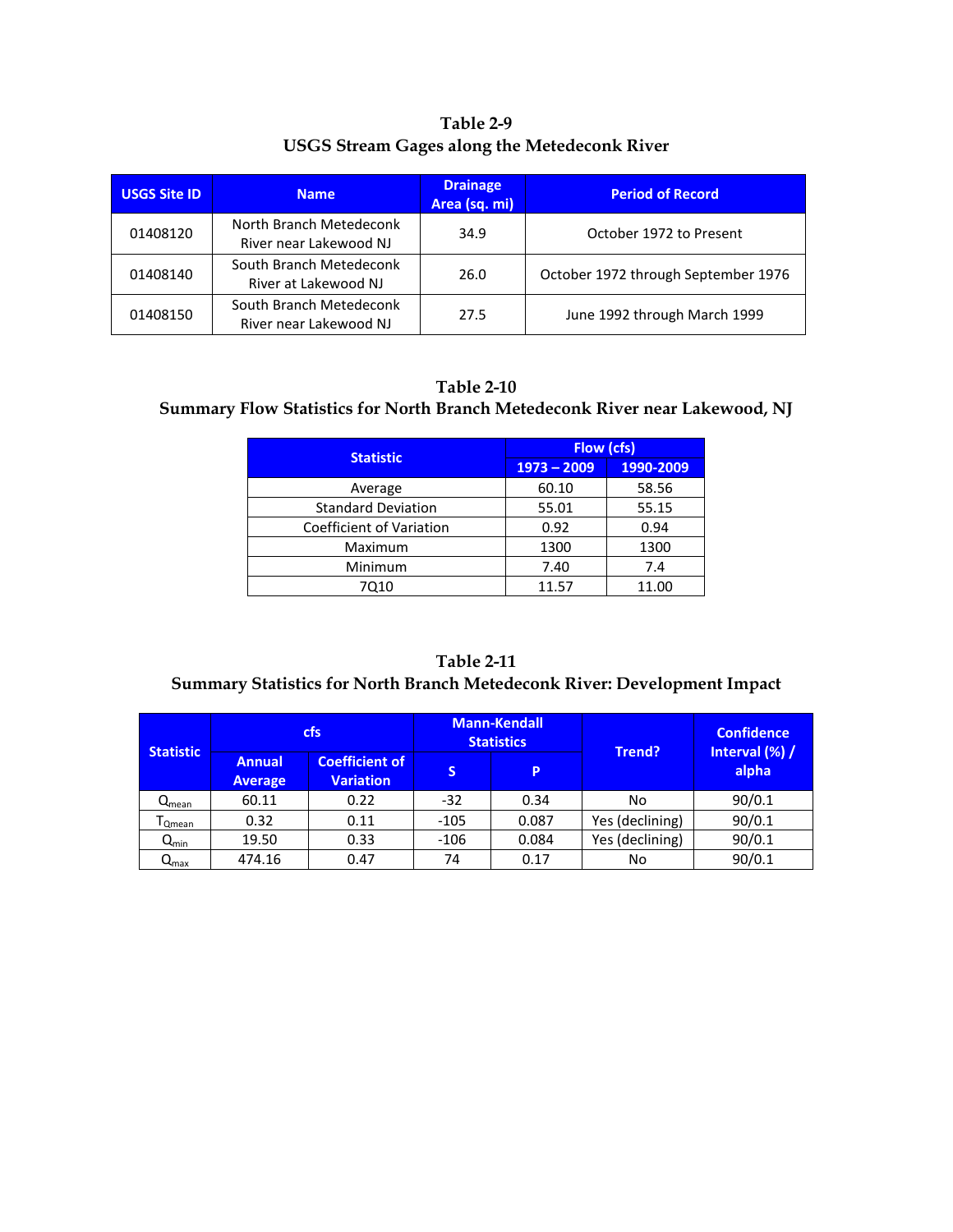# **Table 3-1 Potential Restoration Sites as Identified in the VAPP Analysis**

| <b>Site</b>     | <b>Score / Rank</b> | <b>Description</b>                                                                                                                                                                                                                                                                               | <b>Restoration</b>                                                                                                                                                                                                                                                                                                                                                                                          |
|-----------------|---------------------|--------------------------------------------------------------------------------------------------------------------------------------------------------------------------------------------------------------------------------------------------------------------------------------------------|-------------------------------------------------------------------------------------------------------------------------------------------------------------------------------------------------------------------------------------------------------------------------------------------------------------------------------------------------------------------------------------------------------------|
| CB1             | $6.9/$ Fair         | Receives runoff from bowling alley parking lot, banks are<br>eroding and attempts have been made at stabilization, high<br>flows may be coming from upstream sources                                                                                                                             | BMP to address parking lot runoff and/or<br>streambank restoration project, upstream<br>detention basin near Joe Parker Rd may also be a<br>possible retrofit to reduce flows.<br>BMP for upstream nursery and expansion of<br>riparian buffer upstream.                                                                                                                                                    |
| CB5             | $6.2/$ Fair         | The tributary is a headwater stream fed by stormwater from<br>a very urbanized area of Lakewood, no BMPs observed,<br>litter present                                                                                                                                                             | The drainage area of this reach is a possible<br>source of nonsource point pollution, reduction of<br>stormwater volumes onsite or a BMP at the<br>beginning of reach.                                                                                                                                                                                                                                      |
|                 |                     |                                                                                                                                                                                                                                                                                                  | Possible riparian buffer restoration.                                                                                                                                                                                                                                                                                                                                                                       |
| $CBB-1$         | 7.0/Fair            | Reach located in a large commercial area, downstream of<br>CCB-3, unstable banks, this site is downstream of the<br><b>BTMUA</b> intake                                                                                                                                                          | The drainage area of this reach is a source of<br>nonsource point pollution and high flows of<br>stormwater runoff, restoration of this site would<br>be in partner with upstream stormwater controls<br>and streambank restoration at site CBB-1.                                                                                                                                                          |
|                 |                     |                                                                                                                                                                                                                                                                                                  | Possible opportunity for basin retrofit and<br>improvements in housekeeping and stormwater<br>infrastructure maintenance at adjacent shopping<br>center(s)                                                                                                                                                                                                                                                  |
| $CBB-3$         | $3.3/$ Poor         | Reach runs through a large commercial area near the Brick<br>Mall, banks are unstable and there is a lot of sediment, this<br>site is downstream of the BTMUA intake                                                                                                                             | While this tributary meets the Metedeconk River<br>downstream of the BTMUA, there are most<br>likely water quality impacts on the Barnegat Bay,<br>it appears there is very little treatment of<br>stormwater from the shopping centers which are<br>a large source of NPS                                                                                                                                  |
| $CP-3$          | 3.9/Poor            | Reach runs through a residential area near Forest Dr in<br>Lakewood, erosion along stream banks, riparian buffer is<br>narrow, and outfalls discharge directly to stream, there is an<br>upstream lake and wooden dams and bulkheads have been<br>constructed along the reach to prevent erosion | Reach is a possible site for streambank<br>restoration to address erosion and restore riparian<br>area, high stormwater flows or flow from the lake<br>seems to be an issue, also could also be a<br>candidate for on-site stormwater management<br>such as rain gardens                                                                                                                                    |
| $CVS-1$         | 8.5/Good            | While this site scored good in the VAPP, there was a lot of<br>litter in the reach and outfalls are silted in, runoff from the<br>apartment complex is discharged directly to the stream                                                                                                         | Possible BMP demonstration site to address<br>runoff from apartment complex.<br>Possibility of reestablishing some riparian buffer<br>area; dumping occurring along reach - fencing<br>would be beneficial.                                                                                                                                                                                                 |
| $DB-1$          |                     |                                                                                                                                                                                                                                                                                                  | Agricultural BMPs may be beneficial at the herb<br>farm adjacent to the reach. May also be an<br>opportunity to improve riparian buffers.                                                                                                                                                                                                                                                                   |
| GH <sub>1</sub> | 5.5/Poor            | Unstable banks and signs of high stormwater flows observed area, particularly one found in disrepair adjacent<br>in VAPP, tributary begins in a residential area, waterfowl<br>present in upstream ponds and algae in stream may indicate<br>nutrients from fertilizer                           | Possible retrofits of the detention basin(s) in the<br>reach. VAPP indicates reach is along fire dept<br>property, this may be a candidate for<br>stream/riparian buffer restoration and/or<br>installation of a RMP                                                                                                                                                                                        |
| GR <sub>2</sub> | 5.7/Poor            | Stream is fed by stormwater from residential development at There are detention basins in the development<br>Newton's Corner Rd, Howell, habitat scores are low and<br>algae was observed                                                                                                        | which may be candidates for retrofits to reduce<br>stormwater flows and remove nutrients.                                                                                                                                                                                                                                                                                                                   |
| GR4             | $8.2/G$ ood         | Reach is downstream of GR2, there are signs of high<br>stormwater flows and sediment in reach near outfalls from<br>detention basins                                                                                                                                                             | Restoration of this site may be achieved through<br>restoration of BMPs at the upstream reach GR2,<br>retrofits to the detention basins along the reach<br>are also a possibility.                                                                                                                                                                                                                          |
| HS <sub>6</sub> | 4.7/Poor            | Stream may have been re-routed during bridge construction<br>low channel scores, reach receives runoff from residential<br>area, sediment in stream                                                                                                                                              | Possible retrofits to upstream detention basins or<br>on-site stormwater management on residential<br>lots, e.g. rain gardens.                                                                                                                                                                                                                                                                              |
| MF3             | $6.2$ /Poor         | Headwater stream crossing Co Rd 547, Howell, culvert<br>under                                                                                                                                                                                                                                    | Reach is adjacent to a horse farm, possible site<br>for agricultural BMP.                                                                                                                                                                                                                                                                                                                                   |
|                 |                     | road is above elevation of stream reach, stream appears to<br>have been straightened                                                                                                                                                                                                             | Potential to improve riparian buffer area.                                                                                                                                                                                                                                                                                                                                                                  |
| NA              |                     | Immediately upstream of BTMUA intake. Direct stormwater<br>discharge from roadway. Stormwater runoff from the<br>development to the north also discharges upstream of the<br>reach.                                                                                                              | BMP at the Garden State Parkway median just<br>upstream of the reach.                                                                                                                                                                                                                                                                                                                                       |
| <b>NF</b>       | 6.6/Fair            | Reach receives runoff from commercial area along Rt 9 in<br>Lakewood, low channel and habitat scores                                                                                                                                                                                             | Restoration would need to address runoff from Rt<br>9 and businesses along Rt 9 such as parking lot<br>BMPs.<br>Potential for restoration of riparian area (lawn                                                                                                                                                                                                                                            |
| <b>NF14</b>     | 6.4/Fair            | Reach receives runoff from commercial area via a major<br>outfall - possibly from Kennedy Blvd and an apartment<br>complex, sediment in stream, there is a parking lot very<br>close to the stream                                                                                               | and unused parking lot area).<br>Possible BMP to address runoff from apt<br>complex and parking lot adjacent to stream.<br>Major storm outfall warrants additional study for<br>potential BMPs to reduce runoff volumes from<br>catchment area, improve water quality, identify<br>illicit connections, etc.; also potential for some<br>restoration of riparian area (lawn and unused<br>narking lot area) |
| NK              | 5.6/Poor            | Reach crosses Hulses Corner Rd, Jackson, very turbid water<br>observed, agriculture upstream along Farmingdale Rd, low<br>habitat scores, unstable banks and possible nutrient<br>enrichment                                                                                                     | Turbid water appearance may suggest NPS from<br>agriculture, possible site for agriculture BMPs                                                                                                                                                                                                                                                                                                             |
| <b>NQ</b>       | 5.8/Poor            | Headwater to the North Branch crosses Co Rd 537,<br>Millstone, reach begins downstream of pond in which there<br>is a buffer only on 25% of shoreline                                                                                                                                            | Restoration of shoreline buffer around pond may<br>deter waterfowl and filter nutrients from<br>stormwater runoff.<br>Possible BMP for the parking lot runoff at Echo                                                                                                                                                                                                                                       |
| PB <sub>2</sub> | 6.7/Fair            | Reach connects Echo Lake and downstream lake, habitat<br>scores are low and there is a spillway from the lake at the<br>start of the reach                                                                                                                                                       | Lake.<br>Echo Lake shoreline restoration/management and<br>waterfowl control would likely be beneficial.                                                                                                                                                                                                                                                                                                    |
| SA              | 8.7/Good            | Reach on the South Branch, of good condition, however<br>reach receives runoff from high traffic area -<br>Chambersbridge Rd on-ramp to the GSP, and industrial area<br>to the south                                                                                                             | May be a good place for BMPs or other<br>stormwater treatment facilities since site is<br>upstream from the BTMUA intake                                                                                                                                                                                                                                                                                    |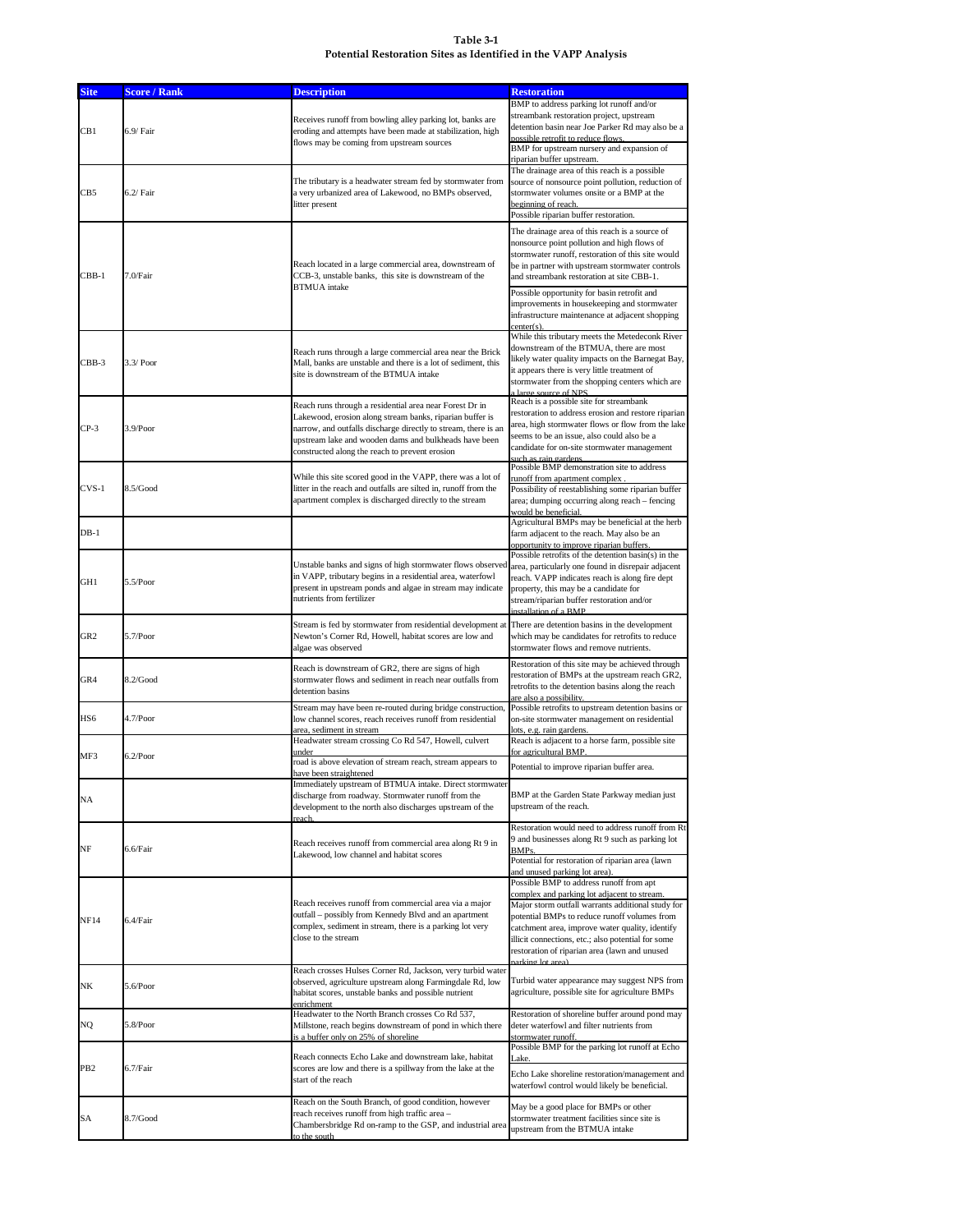# **Table 3-1 Potential Restoration Sites as Identified in the VAPP Analysis**

| <b>Site</b>                                                                    | <b>Score / Rank</b> | <b>Description</b>                                                                                                                                                                                                                              | <b>Restoration</b>                                                                                                                                                                                                                                                                                                             |
|--------------------------------------------------------------------------------|---------------------|-------------------------------------------------------------------------------------------------------------------------------------------------------------------------------------------------------------------------------------------------|--------------------------------------------------------------------------------------------------------------------------------------------------------------------------------------------------------------------------------------------------------------------------------------------------------------------------------|
| <b>SC</b>                                                                      |                     |                                                                                                                                                                                                                                                 | May be opportunity for smaller BMPs at the<br>western entrance to Lake Shenandoah County<br>Park. Would provide a good opportunity for<br>public education.                                                                                                                                                                    |
| <b>SD</b>                                                                      | 8.2/Good            | Reach generally of good condition, receives runoff from<br>commercial areas on Hurley Ave and Clifton Ave via outfall<br>Cedar Bridge Baseball Field also nearby                                                                                | Baseball complex may be a site for BMPs,<br>commercial area could be a source of NPS and<br>possible sites for stormwater retrofits                                                                                                                                                                                            |
| SE & SG                                                                        |                     | Located at the eastern and western boundaries of Lake<br>Carasaljo.                                                                                                                                                                             | Potential for lake and shoreline<br>management/restoration and BMPs around the<br>lake.                                                                                                                                                                                                                                        |
| SE-P                                                                           | $4.0/$ Poor         | Headwater reach of SD, poor channel condition, unstable<br>banks and erosion, fed by stormwater from residential area,<br>runs behind Bais Rivka Rochel on River Ave, Lakewood                                                                  | This may be a possible site for stream bank<br>restoration if the upstream stormwater runoff is<br>also addressed.<br>Possibility for retrofits of detention basins and<br>wet ponds in the area.                                                                                                                              |
| SG                                                                             | $7.6/$ Good         | Reach is downstream of Lakewood Country Club on main<br>stem of South Branch, receives discharge from detention<br>basins                                                                                                                       | Possible retrofit of detention basin. Potential for<br>BMP to address direct stormwater discharges.<br>Also potential for streambank and/or riparian<br>buffer restoration                                                                                                                                                     |
| $SH-1$                                                                         | $4.9$ /Poor         | Receives parking lot runoff, outfalls discharge directly to<br>stream, channel in fair condition                                                                                                                                                | BMP to address parking lot runoff, could be part<br>of a restoration project for CB1. Stormwater inlet<br>should be flushed and maintained as well as<br>upgraded to strain floatables.                                                                                                                                        |
| $SH-3$                                                                         | 4.7/Poor            | Reach flows through a picnic area at Ocean County Park and<br>connects two lakes, riparian buffer is compromised,<br>upstream of site CB1                                                                                                       | Possible restoration and demonstration site to<br>restore riparian buffer along the reach,<br>opportunity for education and outreach<br>BMP for parking lot stormwater runoff. Lake<br>management measures and waterfowl control<br>would likely be beneficial                                                                 |
| SHB <sub>2</sub>                                                               | $5.2$ /Poor         | Headwater stream to the same tributary as MF3 and TKL1,<br>fed by stormwater from residential development multiple<br>detention bains discharge to stream, sediment and algae<br>observed                                                       | Possible retrofit of detention basins in residential<br>area, also opportunity for BMPs at the sports<br>complex and parking lots along Lakewood-<br>Allenwood Rd                                                                                                                                                              |
| SI                                                                             |                     |                                                                                                                                                                                                                                                 | Lake Eno (immediately upstream) would benefit<br>from lake management measures to address<br>nuisance vegetation problems, etc.                                                                                                                                                                                                |
| SΚ                                                                             |                     |                                                                                                                                                                                                                                                 | Jackson Mills Lake (immediately upstream)<br>would benefit from lake management measures<br>to address nuisance vegetation problems, etc.                                                                                                                                                                                      |
| SPC1                                                                           | $3.2$ /Poor         | This tributary meets up with the tributary of HS6, reach is<br>fed by stormwater from residential area, a lot of algae and a<br>narrow riparian buffer                                                                                          | The Newbury Elementary School is at the<br>beginning of the reach and may be a possible site<br>for a BMP demonstration site such as a<br>bioretention basin, treatment wetland or a<br>vegetated swale                                                                                                                        |
| TKL1                                                                           | 5.0/Poor            | Headwater stream to the same tributary as MF3, runs<br>through rural residential/agricultural area, low habitat<br>scores, narrow riparian buffer                                                                                               | Reach may be a candidate for buffer restoration<br>or agricultural BMPs in the adjacent areas                                                                                                                                                                                                                                  |
| $TM-8$                                                                         | 6.3/Fair            | Reach is fed by detention basin outfall, receives runoff from<br>KMART and PathMark shopping center on Rt 9, sediment<br>in reach, turbid water - also observed downstream at NH                                                                | Possible retrofit of detention basin and BMPs to<br>treat and control runoff from the shopping center                                                                                                                                                                                                                          |
| TR1-2                                                                          | 4.1/Poor            | Reach along Lanes Mill Rd, Brick, erosion along banks with<br>attempts to stabilize them, stream receives runoff from a<br>concrete drainage channel and an adjacent park and ride<br>parking lot and Lanes Mill Rd, very turbid water observed | Stream bank restoration site with BMP to<br>address runoff from parking lot                                                                                                                                                                                                                                                    |
| TR12-1<br>TR13-1<br>TR13-2<br>TR13-3<br>TR13-5<br>TR14-1<br>TR <sub>15-1</sub> |                     |                                                                                                                                                                                                                                                 | Each of these sites has detention basins in the<br>vicinity that may be good candidates for retrofit.                                                                                                                                                                                                                          |
| TR12-2                                                                         | 7.3/Fair            | Headwater tributary to South Branch crosses Hyson Rd,<br>Jackson, low habitat scores, detention basins discharge<br>upstream and downstream of reach, receives runoff<br>upstream from I-195, algae present in downstream reach<br>TR12-1       | Since this is a headwater stream, detention basin<br>retrofits could be considered, large residential<br>lots to east of reach suggest this area was more<br>recently developed. Sampling data at TR12-1<br>indicates high conductivity. This may be a<br>priority reach for restoration since historical data<br>is available |
| TR21-2                                                                         | 3.6/Poor            | Tributary upstream of Lake Carasaljo in Lakewood, and<br>downstream of CP-3, erosion along banks and nutrients and<br>algae observed in adjacent pond, lawns mowed up to banks                                                                  | Reach runs through residential area with no<br>stormwater BMPs, site could be a part of a<br>restoration plan for CP-3 and Lake Carasaljo                                                                                                                                                                                      |
| TR23-1                                                                         | 7.1/Fair            | Reach receives runoff from large residential development on<br>Aldrich Rd and Forest Dr, low habitat scores                                                                                                                                     | No stormwater BMPs observed along reach,<br>Woodland park many be a good location for a<br>BMP to treat runoff that is discharged at the<br>outfall off Arkansas Dr                                                                                                                                                            |
| <b>TR4-1</b>                                                                   |                     |                                                                                                                                                                                                                                                 | Implementation of stormwater BMPs for<br>stormwater runoff (from Lakewood Industrial<br>Park).                                                                                                                                                                                                                                 |
| TUR <sub>2</sub>                                                               | 4.6/Poor            | Stream originates from stormwater runoff at Fox Hill Dr,<br>Howell, crosses Rt 9 and receives runoff from commercial<br>area, appears stream has been straightened and low habitat<br>scores                                                    | Headwater stream, BMPs may be appropriate to<br>address runoff from residential areas and<br>commercial parking lots. May be opportunity for<br>restoration of riparian buffer area and/or<br>streambank.                                                                                                                      |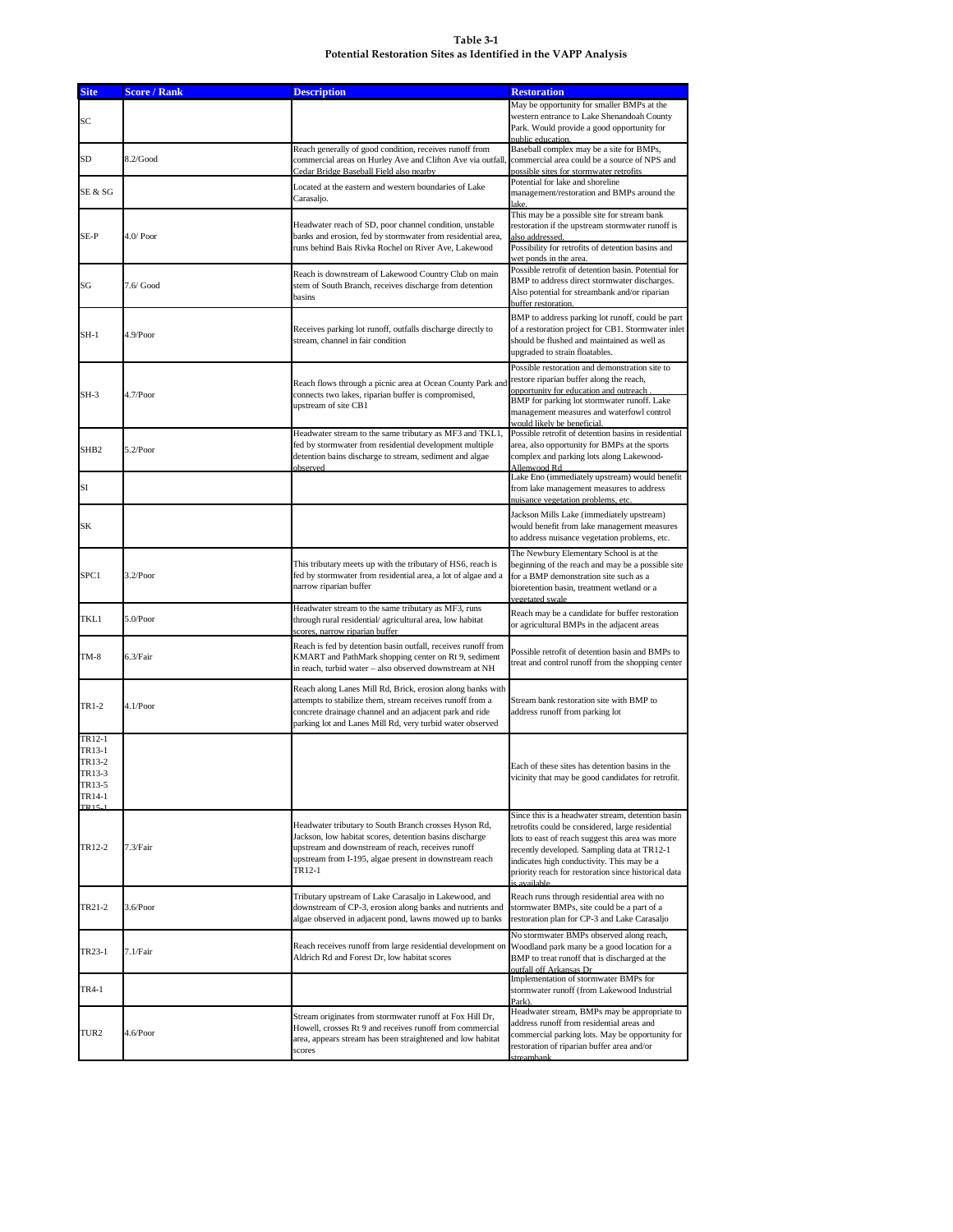#### **Table 4-1**

| <b>Owner</b>             | <b>Well ID</b> | <b>Total</b><br>Depth (ft) | <b>Top of</b><br><b>Screen (ft)</b> | <b>Bottom of</b><br><b>Screen (ft)</b> | <b>Capacity</b><br>(gpm) |
|--------------------------|----------------|----------------------------|-------------------------------------|----------------------------------------|--------------------------|
| <b>Brick Twp MUA</b>     | Well 2         | 67                         | 40                                  | 57                                     | 151                      |
| <b>Brick Twp MUA</b>     | Well 3         | 69                         | 39                                  | 59                                     | 240                      |
| <b>Brick Twp MUA</b>     | Well 4         | 67                         | 27                                  | 57                                     | 200                      |
| <b>Brick Twp MUA</b>     | Well 5         | 67                         | 32                                  | 57                                     | 200                      |
| <b>Brick Twp MUA</b>     | Well 6         | 67                         | 37                                  | 57                                     | 200                      |
| <b>Brick Twp MUA</b>     | Well 7         | 70                         | 40                                  | 60                                     | 200                      |
| <b>Brick Twp MUA</b>     | Well 8         | 70                         | 40                                  | 60                                     | 200                      |
| <b>Brick Twp MUA</b>     | Well 13        | 55                         | 30                                  | 50                                     | 325                      |
| <b>Brick Twp MUA</b>     | Well 14        | 48                         | 28                                  | 43                                     | 250                      |
| <b>Green Acres Manor</b> | Well 1         | 150                        | $\Omega$                            | $\Omega$                               | 40                       |
| Lakewood Twp MUA         | Well 5         | 62                         | 43                                  | 62                                     | 300                      |
| NJ American Water Co     | Well $12^T$    | 147                        | 58                                  | 78                                     | 400                      |
| NJ American Water Co     | Well $13^1$    | 97                         | 60                                  | 75                                     | 480                      |
| NJ American Water Co     | Well $14^1$    | 98                         | 60                                  | 75                                     | 345                      |
| NJ American Water Co     | Well 15        | 105                        | 80                                  | 100                                    | 350                      |
| NJ American Water Co     | Well 16        | 125                        | 70                                  | 120                                    | 350                      |
| Parkway Water Co (BTMUA) | Well 2         | 66                         | 56                                  | 66                                     | 180                      |
| Parkway Water Co (BTMUA) | Well 3         | 69                         | 49                                  | 59                                     | 150                      |
| Parkway Water Co (BTMUA) | Well 4         | 73                         | 53                                  | 63                                     | 80                       |
| Parkway Water Co (BTMUA) | Well 5         | 56                         | 36                                  | 46                                     | 150                      |
| Parkway Water Co (BTMUA) | Well 6         | 61                         | 41                                  | 51                                     | 120                      |
| Parkway Water Co (BTMUA) | Well $7^T$     | 84                         | 52                                  | 72                                     | 150                      |
| Parkway Water Co (BTMUA) | Well $8^1$     | 75                         | 50                                  | 70                                     | 160                      |

## **Community Public Supply Wells within the Metedeconk River Watershed Screened into the Kirkwood-Cohansey Aquifer**

1. Well is located outside the watershed boundary, but WHPA overlaps into the watershed.

#### **Table 4-2 Summary of Groundwater Concentrations of Some Inorganic Constituents (data from NJAW, BTMUA)**

| <b>Parameter</b>    | <b>Max</b> | <b>Min</b> | <b>Units</b> |
|---------------------|------------|------------|--------------|
| Chloride            | 3.1        | 109.8      | mg/L         |
| Chromium            | 0.001      | 0.027      | mg/L         |
| Copper              | 0.01       | 0.06       | mg/L         |
| Iron                | 0.08       | 8.31       | mg/L         |
| Lead                | 0.001      | 0.092      | mg/L         |
| Manganese           | 0.01       | 0.18       | mg/L         |
| Nitrate as Nitrogen | 0.02       | 3.21       | mg/L         |
| Sulfate             | 0.6        | 20         | mg/L         |
| Zinc                | 0.01       | 0.07       | mg/L         |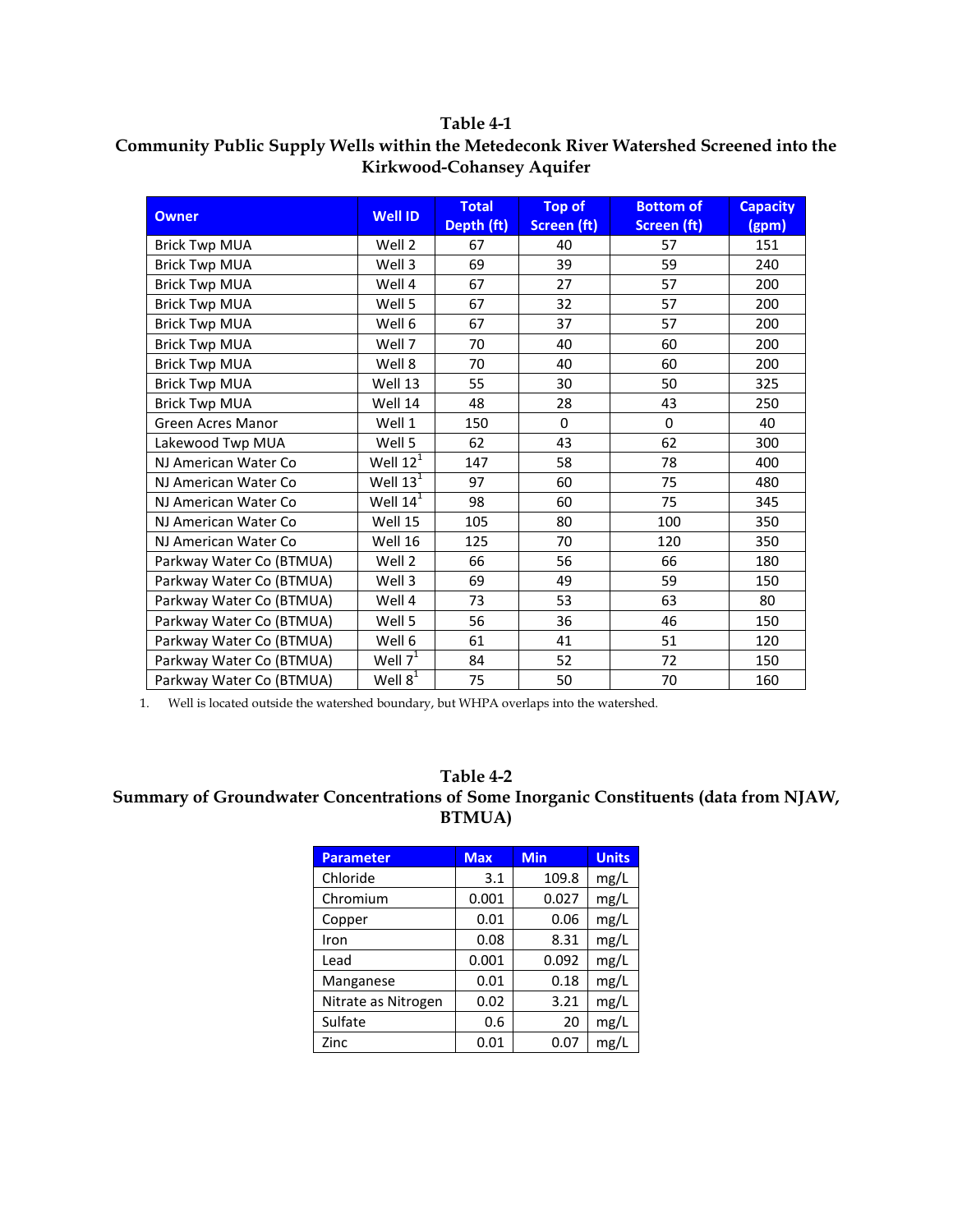| TUDIC I V                                                    |                                     |                                     |  |  |  |
|--------------------------------------------------------------|-------------------------------------|-------------------------------------|--|--|--|
| Most Frequently Detected VOCs in the Metedeconk River (2008) |                                     |                                     |  |  |  |
| <b>Compound</b>                                              | <b>Average Concentration (ug/L)</b> | <b>Maximum Concentration (ug/L)</b> |  |  |  |
| Tetrachloroethylene                                          | 4.85                                | 61.50                               |  |  |  |
| $cis-1,2-Dichloroethylene$                                   | 2.94                                |                                     |  |  |  |
| Trichloroethylene                                            | 14. ا                               | 4.80                                |  |  |  |
| Benzene                                                      | 5.74                                |                                     |  |  |  |

# **Table 4-3**

Benzene 1 21 Naphthalene 22.80 300<br>Chloroform 0.89 1.60

Methyl tert-butyl ether 1.00 9.80 Toluene  $1.65$  4.90 Ethylbenzene 4.91 12<br>
Isopropyl benzene 6.78 1.50

Chloroform 0.89

Isopropyl benzene

## **Table 4-4**

**Export Coefficients or Unit Area Loads used for Phosphorus Load Evaluation (from NJDEP, 2005)**

| <b>Land Use</b>                 | Unit Area Load (kg TP/ha/yr) |
|---------------------------------|------------------------------|
| Mixed density residential       | 1.2                          |
| Medium/high density residential | 1.6                          |
| Low density/rural residential   | 0.7                          |
| Commercial                      | 2.0                          |
| Industrial                      | 1.7                          |
| Mixed/ other urban              | 1.0                          |
| Agricultural                    | 1.5                          |
| Forest, wetland, water          | 0.1                          |
| <b>Barren</b> Land              | 0.5                          |

#### **Table 4-5**

#### **Phosphorus Load Calculated from 2007 Land Use and Phosphorus Export Coefficients1**

| <b>HUC14</b>   | ID                                   | Total (ton/yr) |
|----------------|--------------------------------------|----------------|
| 02040301020010 | NB1                                  | 0.804          |
| 02040301020020 | NB <sub>2</sub>                      | 2.617          |
| 02040301020030 | N <sub>B</sub> 3                     | 1.287          |
| 02040301020040 | N <sub>R</sub> 4                     | 0.721          |
| 02040301020050 | N <sub>B5</sub>                      | 2.058          |
|                | <b>Sub Total Metedeconk River NB</b> | 7.488          |

1. Note that a TMDL for phosphorus exists only for NB1.